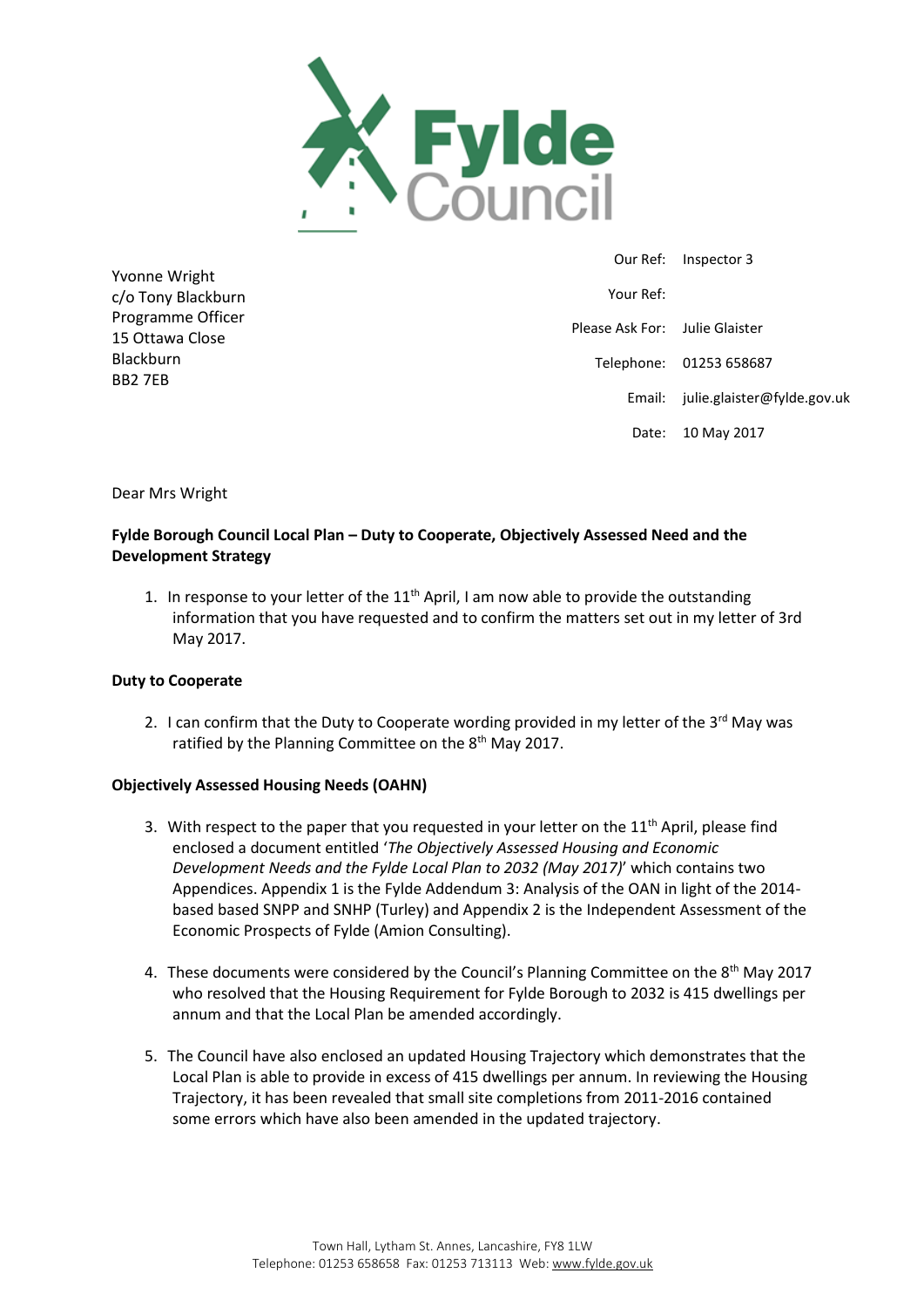### **Development Strategy**

6. The Council have reflected on your initial comments on its proposed amendments to Policy DLF1 and wish to put forward the following alternative wording.

#### **Policy DLF1**

#### **Development Locations for Fylde**

The Local Plan will promote the delivery of sustainable development to provide a minimum of **8,715**  new homes along with a minimum of **60.6 Ha** (gross requirement) of employment land over the plan period to 31 March 2032.

### **Broad Distribution of Development**

### **Strategic Locations for Development**

The Local Plan Development Strategy is to direct the majority of future growth to the most accessible and sustainable locations specifically centred around four Strategic Locations for Development.

The four Strategic Locations for Development are:

- **Lytham and St Annes**;
- **Fylde-Blackpool Periphery**;
- **Warton**; and
- **Kirkham and Wesham**.

Development will occur on sites identified in Policies SL1 – SL4 and Policy EC1 to provide the broad distribution of development as follows:

| <b>Strategic Location for</b><br><b>Development</b> | Minimum number of<br>homes provided on<br>identified sites | <b>Percentage of total</b><br>housing supply<br>provided by identified<br>sites in these<br><b>locations</b> | <b>Identified new</b><br>employment land Ha* |
|-----------------------------------------------------|------------------------------------------------------------|--------------------------------------------------------------------------------------------------------------|----------------------------------------------|
| Lytham and St Annes                                 | 1993                                                       | 23%                                                                                                          | 5.4                                          |
| Fylde-Blackpool<br>Periphery                        | 2422                                                       | 27%                                                                                                          | 53.1                                         |
| Warton                                              | 1330                                                       | 15%                                                                                                          | 0.0                                          |
| Kirkham and Wesham                                  | 1332                                                       | 15%                                                                                                          | 1.1                                          |

\* excludes existing employment land

Development of the Strategic Sites at these Strategic Locations is key to ensuring that the Development Strategy is achieved.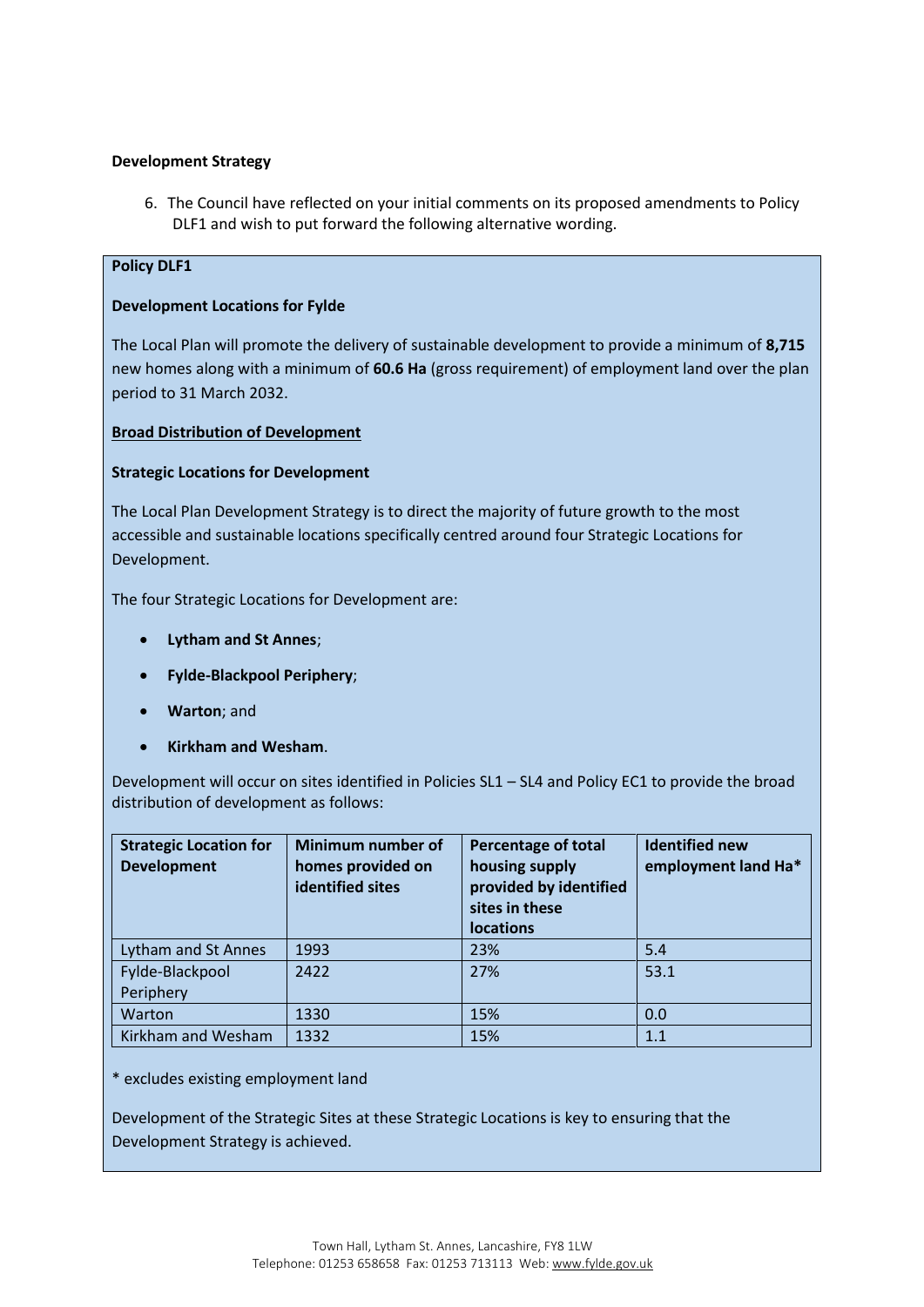## **Non-strategic Locations for Development**

The Non-strategic Locations for Development comprise the Local Service Centre of Freckleton, the Tier 1 Larger Rural Settlements and the Tier 2 Smaller Rural Settlements.

Sites of 10 or more dwellings comprising a minimum of 787 homes (approximately 9% of all homes) and 2.4 Ha of new employment land will be located at Non-strategic Locations for Development.

#### **Windfalls**

Small housing sites (amounting to between 1 and 9 homes) are not identified within the plan; they can occur throughout the borough where compliant with the other policies of the plan. Small sites are provided for through a windfall allowance of 40 homes per annum in years 11 to 21 of the plan. The delivery of small sites that are already committed is included within the Housing Trajectory (Appendix 2): this provides for the delivery of small sites up to year 10 of the plan. Small committed sites and windfalls yet to come will provide at least 1007 homes within the plan period (approximately 11% of the total housing supply). There may also be some larger windfall sites that will contribute to this figure.

### **Development Sites**

Sites are identified in Policies SL1 to SL5, Policy EC1 and in the Housing Trajectory (Appendix 2). Strategic development sites (amounting to 100 or more homes) are prefixed by the letters **HSS** (for housing) or **MUS** (for mixed-use). Non-strategic housing sites (amounting to between 10 and 99 homes) are prefixed by the letters **HS**. New employment sites are prefixed by the letters **ES**. Small housing sites (amounting to between 1 and 9 homes) are not identified within the plan.

Development will contribute towards sustainable growth, the continuation and creation of sustainable communities, by their locations and accessibility and through the sustainable use of resources and construction materials.

- 7. The policy is intended to cover the distribution of development, and as such further references to employment land have been added.
- 8. The separate sections on the location, distribution and sites were provided in response to earlier comments, to clarify the meanings of the terms used. In response to your latest comments, the first two sections have been combined. However, it was considered that to include the section on sites within the initial section would restore the original source of confusion, and this has therefore been left separate; the text of this section has been simplified to reduce duplicate wording.
- 9. In response to your question within the email of  $6<sup>th</sup>$  May 2017 in relation to Policies SL1 SL5, you are correct in surmising that the policies allocate all sites listed within the policies, which are then carried into the Housing Trajectory. This includes sites with planning permission, sites minded to approve and partially completed sites as well as allocations.